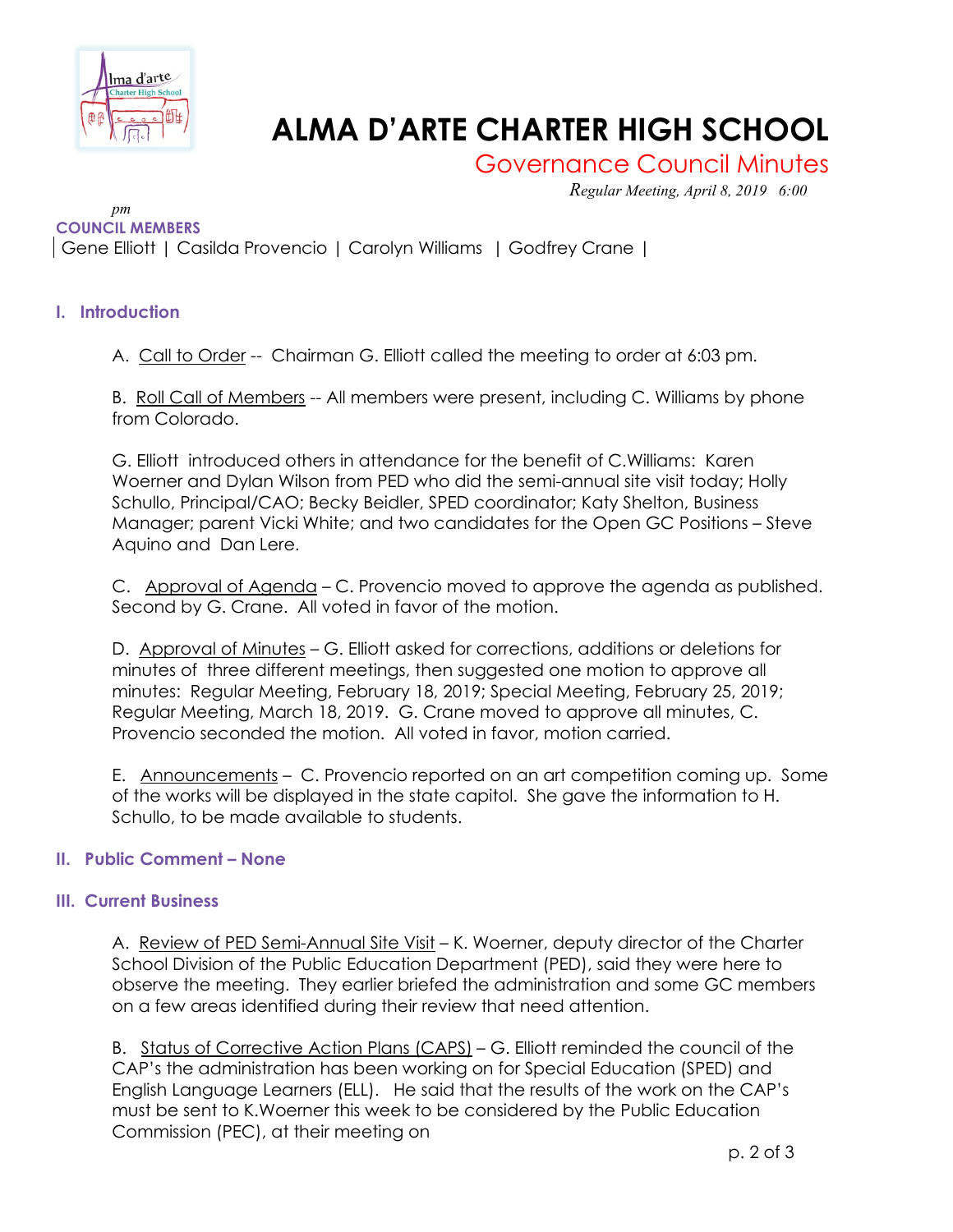Friday, April 12. G. Elliott also described the missions of both the PED and the PEC and their relationship to Alma.

C. Principal/CAO Evaluation Details – The GC has considered several methods and timing but has not yet set the details for the annual evaluation. G. Elliott drescribed efforts in the past which used what is commonly referred to as a 360-degree evaluation. That method is useful in situations like ours where we are not able to observe the administrator in everyday settings. The 360 seeks opinions from faculty, students, parents, the GC and the administrator him/herself. After answering a parent's question about timing, G. Elliott said that one of the reasons the schedule has not been set is that we are waiting for the results from this legislative session to learn much money we will have in the budget. K. Shelton said that the information should be forthcoming soon.

D. GC Membership -- G. Elliott introduced two gentlemen who are interested in serving on the Alma Governance Council – Steve Aquino and Dan Lere. The chairman asked each man to describe a little about their experience as it pertains to serving Alma.

Dan Lere said he received a degree in agronomy but after a few years, decided to pursue teaching and educational administration. He has worked in schools in Colorado and Wisconsin and most recently retired as superintendent of Deming Public Schools. Details of his career are found in the GC nomination form and his attached resume.

Born in California, Steve Aquino is retired from San Jose State University where he was an administrator in the area of assessments and evaluation. During his tenure he was asked to help reach out to high school students by presenting programs on the college experience. He also taught classes in what he called "survival skills" – how to become successful in college.

G. Elliott said that GC members would review the nominations of both gentlemen and vote at the next meeting. He thanked them both for their interest in Alma.

## **IV. Past Business**

A. New Charter Contract Status -- G. Elliott reminded everyone that Alma's charter application has been approved for three years with no conditions. He asked K. Woerner if she new when contract negotiations with the PEC would be held. She did not know exactly but said she believed that all Las Cruces schools would have their sessions with the PEC here in Las Cruces on or about May 3. She said each school will be advised of date and time in sufficient time to prepare.

#### B. Administration Report

1. Student Assessment Schedule and Plans - H. Schullo reported that all assessments for the spring have been scheduled. This is a transition year and that the NM Standards Based Assessments will be used. The eleventh grade English assessments will use the same platform as used for other subjects.